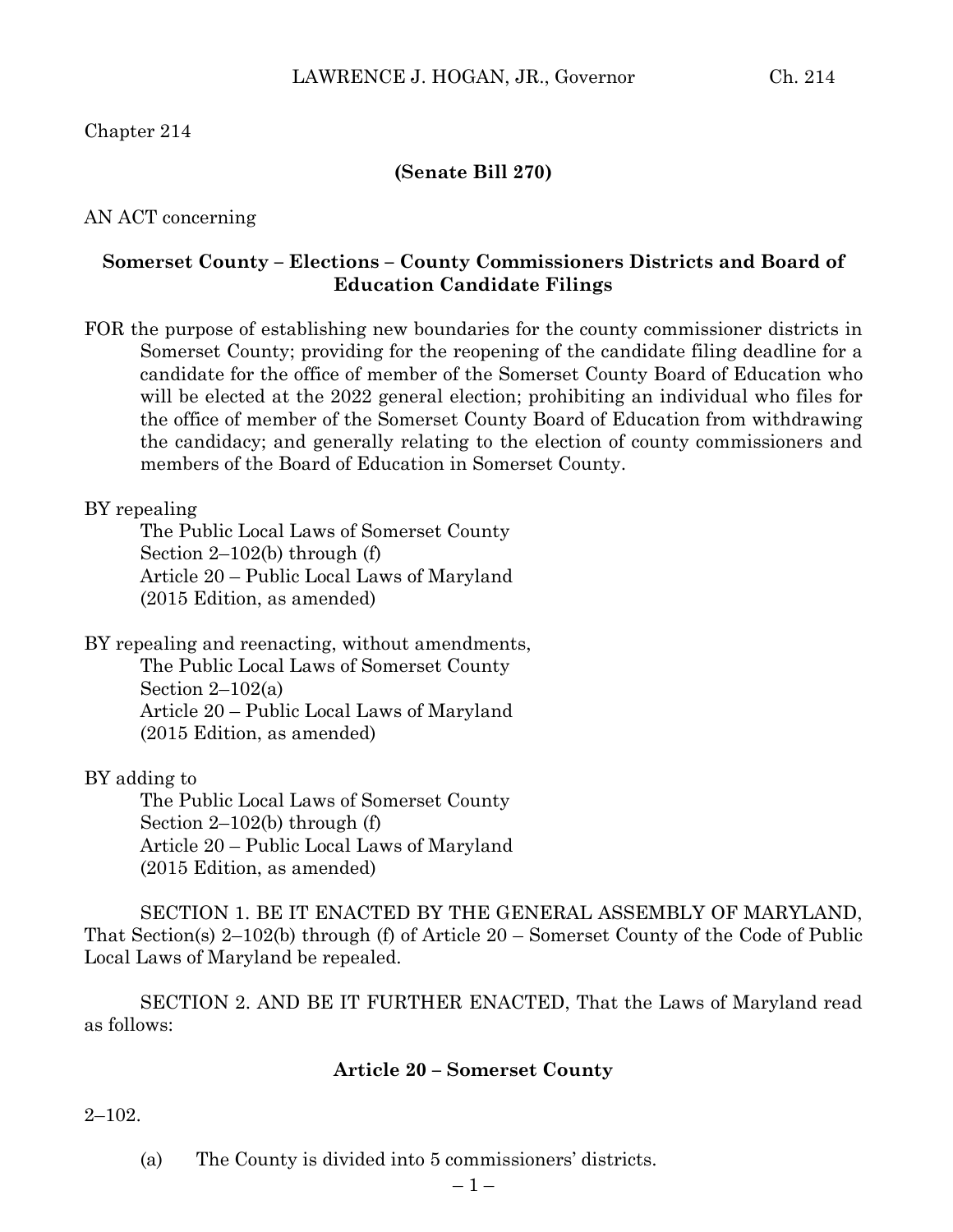**(B) DISTRICT 1 CONSISTS OF THE AREA THAT IS BOUNDED BY THE INTERSECTION OF DR WILLIAM P HYTCHE BLVD, UNIVERSITY BOULEVARD SOUTH AND COLLEGE BACKBONE ROAD, TURNING ONTO COLLEGE BACKBONE ROAD IN A NORTHERLY DIRECTION TO THE INTERSECTION OF COLLEGE BACKBONE ROAD AND UMES BLVD (MD ROUTE 822), THEN IN A NORTHWESTERLY DIRECTION ALONG THE CENTER OF UMES BLVD (MD ROUTE 822) TO SOMERSET AVENUE (MD ROUTE 675), CROSSING SOMERSET AVENUE (MD ROUTE 675) TO U.S. ROUTE 13 (OCEAN HIGHWAY), THEN FOLLOWING U.S. ROUTE 13 (OCEAN HIGHWAY) IN A SOUTHERLY DIRECTION TO KINGS CREEK, THEN IN A WESTERLY DIRECTION ALONG KINGS CREEK TO STEWART NECK ROAD, THEN TURNING IN A SOUTHWESTERLY DIRECTION ONTO STEWART NECK ROAD, FOLLOWING THE CENTER OF STEWART NECK ROAD TO ITS END AND TO THE INTERSECTION OF STEWART NECK ROAD AND REVELLS NECK ROAD, THEN TURNING IN A WESTERLY DIRECTION ON REVELLS NECK ROAD AND FOLLOWING ALONG THE CENTER OF REVELLS NECK ROAD TO MILLARD LONG ROAD, THEN TURNING IN A SOUTHERLY DIRECTION ONTO MILLARD LONG ROAD, CONTINUING ALONG THE CENTER OF MILLARD LONG ROAD TO ITS END AND TO THE INTERSECTION OF MILLARD LONG ROAD AND FAIRMOUNT ROAD (U.S. ROUTE 361), THEN TURNING IN AN EASTERLY DIRECTION ONTO FAIRMOUNT ROAD (U.S. ROUTE 361) AND CONTINUING ALONG THE CENTER OF FAIRMOUNT ROAD (U.S. ROUTE 361) TO CRISFIELD HIGHWAY (MD ROUTE 413), CONTINUING ACROSS CRISFIELD HIGHWAY (MD ROUTE 413) TO RITZEL ROAD TO ITS END AND THE INTERSECTION OF RITZEL ROAD AND OLD WESTOVER MARION ROAD, THEN TURNING IN A SOUTHERLY DIRECTION ONTO OLD WESTOVER MARION ROAD, RUNNING ALONG THE CENTER OF OLD WESTOVER MARION ROAD TO TURKEY BRANCH ROAD, TURNING ONTO TURKEY BRANCH ROAD AND RUNNING ALONG THE CENTER OF TURKEY BRANCH ROAD IN AN EASTERLY DIRECTION TO WEDDA SCOTT ROAD AND CONTINUING TO THE END OF TURKEY BRANCH ROAD, THEN TURNING IN A NORTHERLY DIRECTION ONTO MENNONITE CHURCH ROAD, RUNNING ALONG THE CENTER OF THE ROAD OF MENNONITE CHURCH ROAD TO U.S. ROUTE 13 (OCEAN HIGHWAY), CONTINUING ACROSS U.S. ROUTE 13 (OCEAN HIGHWAY) TO ARDEN STATION ROAD, CONTINUING TO CURTIS CHAPEL ROAD, CROSSING CURTIS CHAPEL ROAD IN A NORTHERLY DIRECTION AND RUNNING ALONG THE CENTER OF ARDEN STATION ROAD, CONTINUING TO AND CROSSING BACK CREEK AND NORFOLK SOUTHERN RAILROAD, THEN CONTINUING FROM BACK CREEK AND NORFOLK SOUTHERN RAILROAD IN A NORTHERLY DIRECTION CROSSING AN IMAGINARY LINE OF APPROXIMATELY 3400 FEET TO MITCHELL ROAD, CONTINUING ACROSS MITCHELL ROAD IN A NORTHERLY DIRECTION ACROSS ANOTHER IMAGINARY LINE OF APPROXIMATELY 1080 FEET TO MOORE BRANCH AND CONTINUING IN A NORTHERLY DIRECTION FOLLOWING THE CENTER OF MOORE BRANCH TO AN INTERSECTION OF MOORE BRANCH AND KINGS CREEK, THEN FOLLOWING THE CENTER OF KINGS CREEK IN A NORTHEASTERLY DIRECTION TO DUBLIN ROAD, CROSSING OVER DUBLIN ROAD AND CONTINUING ALONG THE**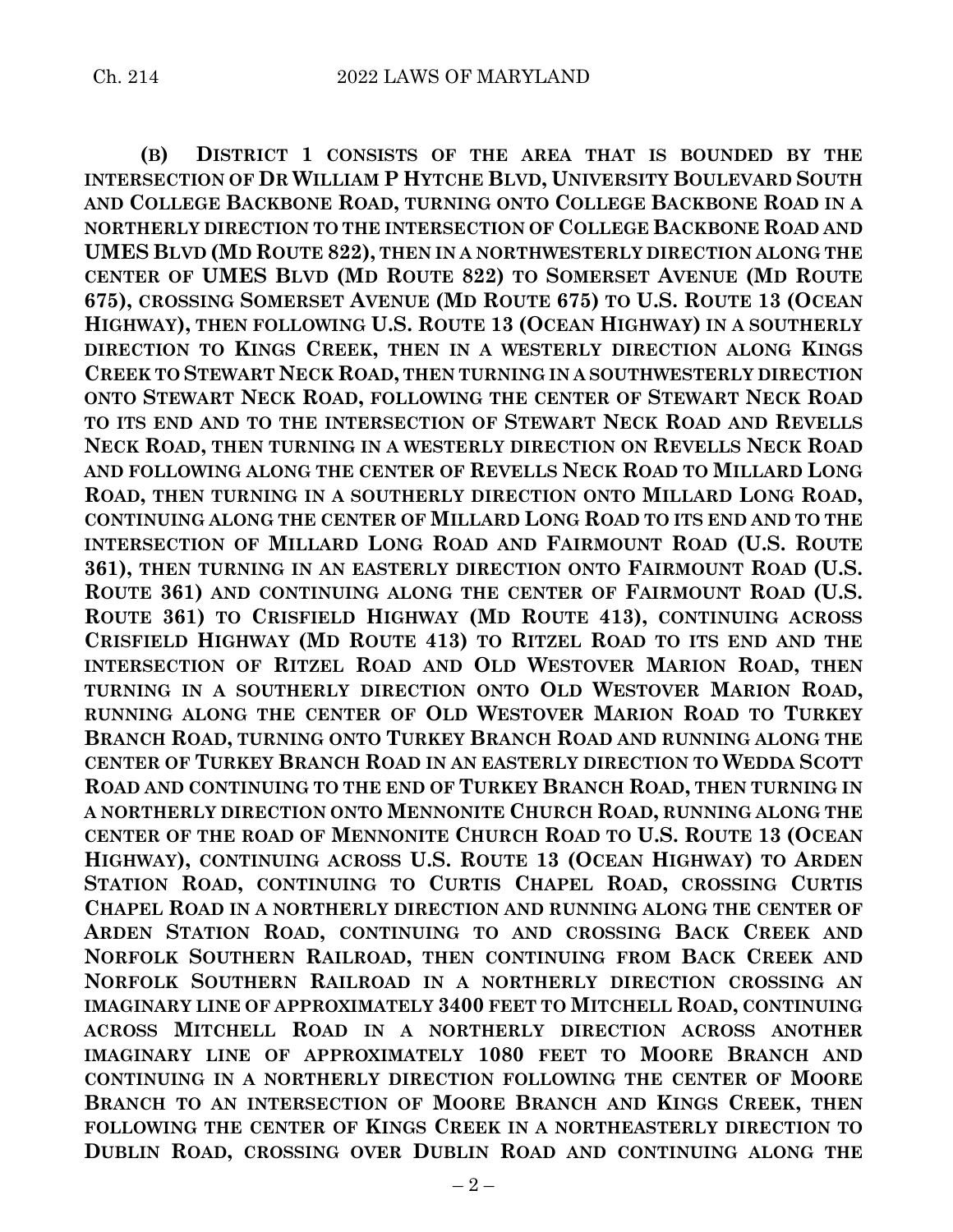**CENTER OF KINGS CREEK IN A NORTHEASTERLY DIRECTION AND THEN IN A NORTHERLY DIRECTION TO PERRYHAWKIN ROAD, THEN TURNING IN A NORTHWESTERLY DIRECTION ONTO PERRYHAWKIN ROAD AND CONTINUING ALONG THE CENTER OF PERRYHAWKIN ROAD IN A WESTERLY DIRECTION TO WEST POST OFFICE ROAD (MD ROUTE 388), THEN TURNING IN A NORTHEASTERLY DIRECTION ONTO WEST POST OFFICE ROAD (MD ROUTE 388) AND CONTINUING ALONG THE CENTER OF THE ROAD TO PALMETTO CHURCH ROAD, TURNING IN A NORTHWESTERLY DIRECTION ONTO PALMETTO CHURCH ROAD AND CONTINUING ALONG THE CENTER OF THE ROAD TO ITS END AND TO THE INTERSECTION OF BACKBONE ROAD AND COLLEGE BACKBONE ROAD, THEN TURNING ONTO COLLEGE BACKBONE ROAD IN A SOUTHWESTERLY DIRECTION AND FOLLOWING ALONG THE CENTER OF COLLEGE BACKBONE ROAD AND CONNECTING TO MCCAIN DRIVE, CONTINUING TO FOLLOW ALONG THE CENTER OF THE ROAD ON MCCAIN DRIVE, THEN TURNING IN A SOUTHERLY DIRECTION ONTO ART SHELL PLAZA, THEN TURNING IN A SOUTHWESTERLY DIRECTION ONTO UNIVERSITY BOULEVARD SOUTH AND CONTINUING ALONG THE CENTER OF UNIVERSITY BOULEVARD SOUTH TO THE INTERSECTION OF DR WILLIAM P HYTCHE BLVD, UNIVERSITY BOULEVARD SOUTH AND COLLEGE BACKBONE ROAD AND TO ITS POINT OF BEGINNING.**

**(C) DISTRICT 2 CONSISTS OF THE AREA THAT IS BOUNDED BY THE INTERSECTIONS OF DR WILLIAM P HYTCHE BLVD, UNIVERSITY BOULEVARD SOUTH AND COLLEGE BACKBONE ROAD, TURNING ONTO COLLEGE BACKBONE ROAD IN A NORTHERLY DIRECTION TO THE INTERSECTION OF COLLEGE BACKBONE ROAD AND UMES BLVD (MD ROUTE 822), THEN TURNING IN A NORTHWESTERLY DIRECTION ALONG THE CENTER OF UMES BLVD (MD ROUTE 822) TO SOMERSET AVENUE (MD ROUTE 675), CROSSING SOMERSET AVENUE (MD ROUTE 675) TO U.S. ROUTE 13 (OCEAN HIGHWAY), THEN FOLLOWING U.S. ROUTE 13 (OCEAN HIGHWAY) IN A SOUTHERLY DIRECTION TO MT VERNON ROAD, THEN TURNING IN A WESTERLY DIRECTION ONTO MT VERNON ROAD (MD ROUTE 362), CONTINUING ALONG THE CENTER OF MT VERNON ROAD (MD ROUTE 362) IN A WESTERLY DIRECTION, THEN TURNING IN A SOUTHWESTERLY DIRECTION TO A BRANCH OF MONIE CREEK AND CONTINUING ALONG THE CENTER OF MONIE CREEK AND TO MONIE BAY IN A WESTERLY DIRECTION AND THEN AROUND THE WESTERLY END OF MT VERNON ROAD AND THEN IN A NORTHERLY DIRECTION TO THE MOUTH OF THE WICOMICO RIVER, CONTINUING IN A NORTHEASTERLY DIRECTION ALONG THE CENTER OF THE WICOMICO RIVER TO THE WICOMICO CREEK, THEN CONTINUING IN A NORTHERLY DIRECTION ALONG WICOMICO CREEK TO PASSERDYKE CREEK, CONTINUING ALONG THE CENTER OF PASSERDYKE CREEK TO U.S. ROUTE 13 (OCEAN HIGHWAY) AND CONTINUING TO FOLLOW PASSERDYKE CREEK IN A SOUTHEASTERLY DIRECTION TO MEADOWBRIDGE ROAD, THEN CONTINUING ALONG THE CENTER OF MEADOWBRIDGE ROAD TO WEST POST OFFICE ROAD, THEN TURNING IN A SOUTHERLY DIRECTION ON WEST POST OFFICE ROAD (MD ROUTE 388) AND CONTINUING ALONG THE CENTER OF WEST POST OFFICE ROAD (MD**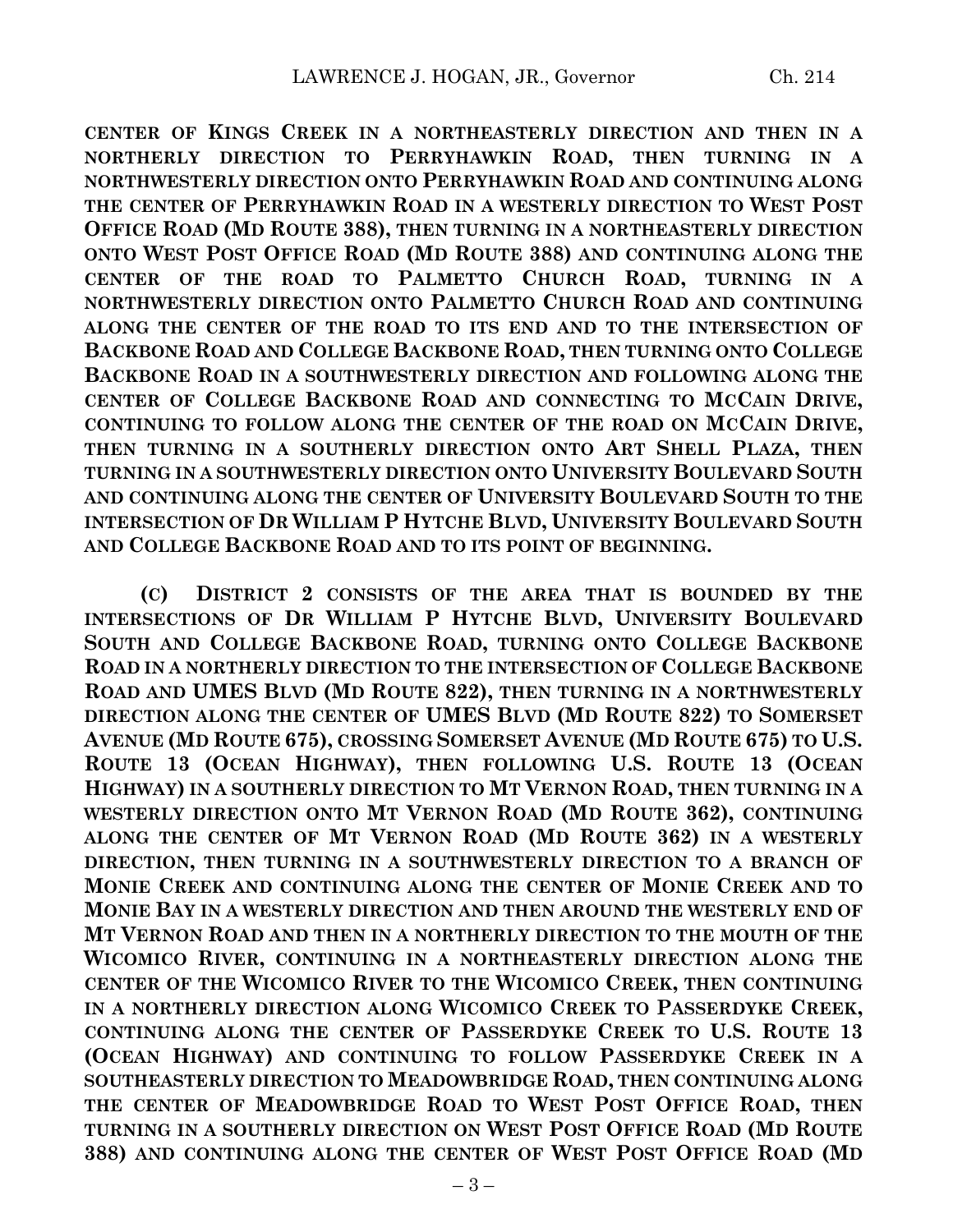**ROUTE 388) IN A WESTERLY DIRECTION TO PALMETTO CHURCH ROAD AND TO ITS END, THEN TURNING IN A SOUTHWESTERLY DIRECTION FROM THE INTERSECTION OF PALMETTO CHURCH ROAD, BACKBONE ROAD AND COLLEGE BACKBONE ROAD ONTO COLLEGE BACKBONE ROAD, RUNNING ALONG THE CENTER OF THE ROAD OF COLLEGE BACKBONE ROAD IN A SOUTHWESTERLY DIRECTION TO MCCAIN DRIVE, CONTINUING ALONG THE CENTER OF MCCAIN DRIVE, THEN TURNING IN A SOUTHERLY DIRECTION ONTO ART SHELL PLAZA, THEN TURNING IN A SOUTHWESTERLY DIRECTION ONTO UNIVERSITY BOULEVARD SOUTH, FOLLOWING ALONG THE CENTER OF UNIVERSITY BOULEVARD SOUTH TO THE INTERSECTION OF DR WILLIAM P HYTCHE BLVD, UNIVERSITY BOULEVARD SOUTH AND COLLEGE BACKBONE ROAD AND TO ITS POINT OF BEGINNING.**

**(D) DISTRICT 3 CONSISTS OF THE AREA BOUNDED BY A LINE BEGINNING AT THE CENTER OF MONIE BAY, CONTINUING IN AN EASTERLY DIRECTION NEAR NAIL POINT AND CONTINUING ALONG THE CENTER OF MONIE CREEK TO MT VERNON ROAD (MD ROUTE 362), THEN CONTINUING IN AN EASTERLY DIRECTION ALONG THE CENTER OF MT VERNON ROAD (MD ROUTE 362) TO U.S. ROUTE 13 (OCEAN HIGHWAY), THEN IN A SOUTHERLY DIRECTION ONTO U.S. ROUTE 13 (OCEAN HIGHWAY) TO KINGS CREEK, THEN TURNING IN A WESTERLY DIRECTION ALONG THE CENTER OF KINGS CREEK TO STEWART NECK ROAD, THEN IN A SOUTHWESTERLY DIRECTION ALONG THE CENTER OF STEWART NECK ROAD TO REVELLS NECK ROAD, THEN TURNING IN A WESTERLY DIRECTION ONTO REVELLS NECK ROAD AND CONTINUING ALONG THE CENTER OF THE ROAD TO MILLARD LONG ROAD, THEN TURNING IN A SOUTHERLY DIRECTION ONTO MILLARD LONG ROAD AND CONTINUING ALONG THE CENTER OF MILLARD LONG ROAD TO ITS END AND CONNECTING WITH FAIRMOUNT ROAD (MD ROUTE 361), CROSSING FAIRMOUNT ROAD (MD ROUTE 361) IN A SOUTHERLY DIRECTION TO RIVER ROAD, CONTINUING ALONG THE CENTER OF RIVER ROAD TO THE BIG ANNEMESSEX RIVER, CONTINUING IN A WESTERLY DIRECTION ALONG THE CENTER OF THE BIG ANNEMESSEX RIVER TO TANGIER SOUND, THEN ALONG THE CENTER OF TANGIER SOUND, THEN IN A NORTHERLY DIRECTION TO THE WICOMICO/SOMERSET COUNTY LINE AND TO THE CENTER OF MONIE BAY AND TO ITS POINT OF BEGINNING.**

**(E) DISTRICT 4 CONSISTS OF THE AREA THAT IS BOUNDED BY A LINE BEGINNING AT THE INTERSECTION OF WEST POST OFFICE ROAD (MD ROUTE 388) AND MEADOWBRIDGE ROAD, THEN CONTINUING ALONG WEST POST OFFICE ROAD (MD ROUTE 388) IN A SOUTHWESTERLY DIRECTION ALONG THE CENTER OF THE ROAD TO PERRYHAWKIN ROAD, THEN TURNING IN A SOUTHEASTERLY DIRECTION TO A BRANCH OF KINGS CREEK, THEN CONTINUING SOUTHWESTERLY ALONG THE CENTER OF KINGS CREEK AND TAKING A SOUTHERLY TURN FROM KINGS CREEK ACROSS AN IMAGINARY LINE OF APPROXIMATELY 1080 FEET TO MOORE BRANCH CROSSING MITCHELL ROAD AND CONTINUING ACROSS ANOTHER IMAGINARY LINE**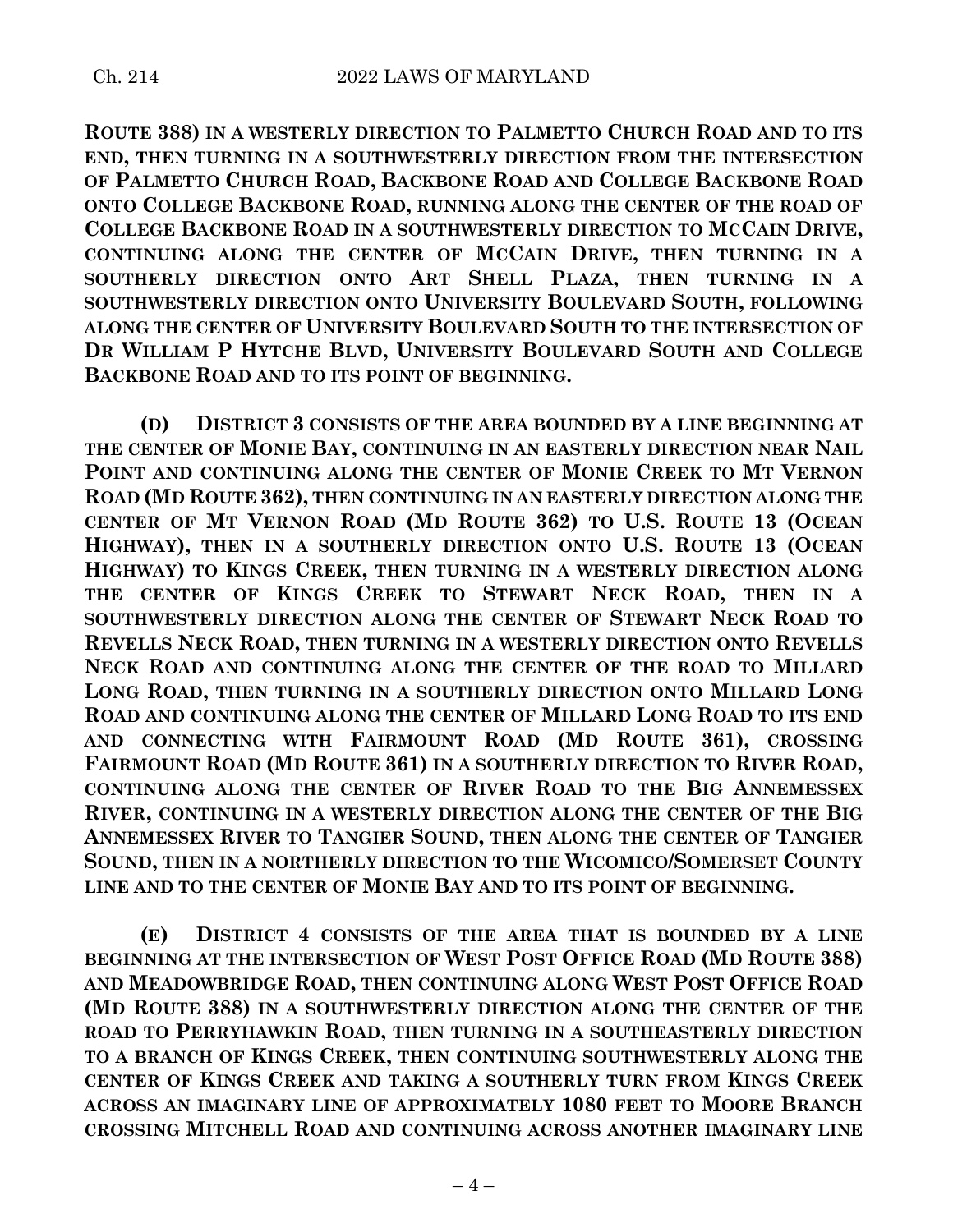**OF A DISTANCE OF APPROXIMATELY 3400 FEET TO THE INTERSECTION OF ARDEN STATION ROAD AND NORFOLK SOUTHERN RAILROAD TRACKS, THEN IN A SOUTHERLY DIRECTION ALONG THE CENTER OF ARDEN STATION ROAD CROSSING CURTIS CHAPEL ROAD, CONTINUING ALONG THE CENTER OF ARDEN STATION ROAD AND CROSSING U.S. ROUTE 13 (OCEAN HIGHWAY) TO MENNONITE CHURCH ROAD, CONTINUING ALONG THE CENTER OF MENNONITE CHURCH ROAD TO TURKEY BRANCH ROAD, THEN CONTINUING ALONG THE CENTER OF TURKEY BRANCH ROAD IN A WESTERLY DIRECTION TO ITS END TO OLD WESTOVER MARION ROAD, THEN IN A NORTHERLY DIRECTION ALONG THE CENTER OF OLD WESTOVER MARION ROAD TO RITZEL ROAD, THEN IN A WESTERLY DIRECTION ALONG THE CENTER OF RITZEL ROAD CROSSING CRISFIELD HIGHWAY (MD ROUTE 413) TO FAIRMOUNT ROAD (MD ROUTE 361), THEN IN A WESTERLY DIRECTION ALONG THE CENTER OF FAIRMOUNT ROAD (MD ROUTE 361) TO RIVER ROAD, THEN IN A SOUTHERLY DIRECTION ALONG THE CENTER OF RIVER ROAD TO THE BIG ANNEMESSEX RIVER, CONTINUING IN A SOUTHWESTERLY DIRECTION ALONG THE CENTER OF THE BIG ANNEMESSEX RIVER, THEN IN A SOUTHWESTERLY DIRECTION TO FLATCAP BASIN, THEN IN AN EASTERLY DIRECTION TO WARD CREEK ON JANES ISLAND, THEN ALONG THE CENTER OF WARD CREEK TO A POINT APPROXIMATELY IN THE CENTER OF THE ISLAND, THEN SOUTHERLY ALONG AN IMAGINARY LINE TO THE SHORELINE AT BACK CREEK, THEN FOLLOWING THE SHORELINE IN A SOUTHEASTERLY DIRECTION TO LITTLE ANNEMESSEX RIVER, CONTINUING ALONG THE CENTER OF LITTLE ANNEMESSEX RIVER CONNECTING TO A PRIVATE RIGHT–OF–WAY, RUNNING ALONG THE CENTER OF THE PRIVATE RIGHT–OF–WAY TO BYRD ROAD, THEN RUNNING IN AN EASTERLY DIRECTION ALONG THE CENTER OF BYRD ROAD TO JACKSONVILLE ROAD, THEN TURNING IN A SOUTHERLY DIRECTION ONTO JACKSONVILLE ROAD AND CONTINUING ALONG THE CENTER OF THE ROAD TO SILVER LANE, THEN TURNING IN AN EASTERLY DIRECTION ONTO SILVER LANE AND CONTINUING ALONG THE CENTER OF SILVER LANE TO CRISFIELD HIGHWAY (MD ROUTE 413), TURNING IN A NORTHERLY DIRECTION ONTO CRISFIELD HIGHWAY (MD ROUTE 413) AND CONTINUING ALONG THE CENTER OF THE ROAD TO LAWSON BARNES ROAD, THEN TURNING IN AN EASTERLY DIRECTION ONTO LAWSON BARNES ROAD AND CONTINUING ALONG THE CENTER OF LAWSON BARNES ROAD AND TURNING IN A SOUTHERLY DIRECTION ALONG THE CENTER OF LAWSON BARNES ROAD, THEN IN A SOUTHERLY DIRECTION ACROSS AN IMAGINARY LINE OF APPROXIMATELY 520 FEET TO A BRANCH OF JOHNSONS CREEK, CONTINUING ALONG THE CENTER OF JOHNSONS CREEK TO CASH CORNER ROAD, THEN TURNING IN AN EASTERLY DIRECTION ALONG THE CENTER OF CASH CORNER ROAD TO PHOENIX CHURCH ROAD, CONTINUING ALONG THE CENTER OF PHOENIX CHURCH ROAD (APPROXIMATELY 1180 FEET) THEN IN A SOUTHERLY DIRECTION OFF OF PHOENIX CHURCH ROAD TO A BRANCH OF HORSE CREEK, THEN CONTINUING ALONG THE CENTER OF HORSE CREEK TO APE HOLE CREEK, THEN ALONG THE CENTER OF APE HOLE CREEK TO THE POCOMOKE SOUND AND THE MARYLAND/VIRGINIA STATE LINE, THEN ALONG THE STATE LINE TO THE**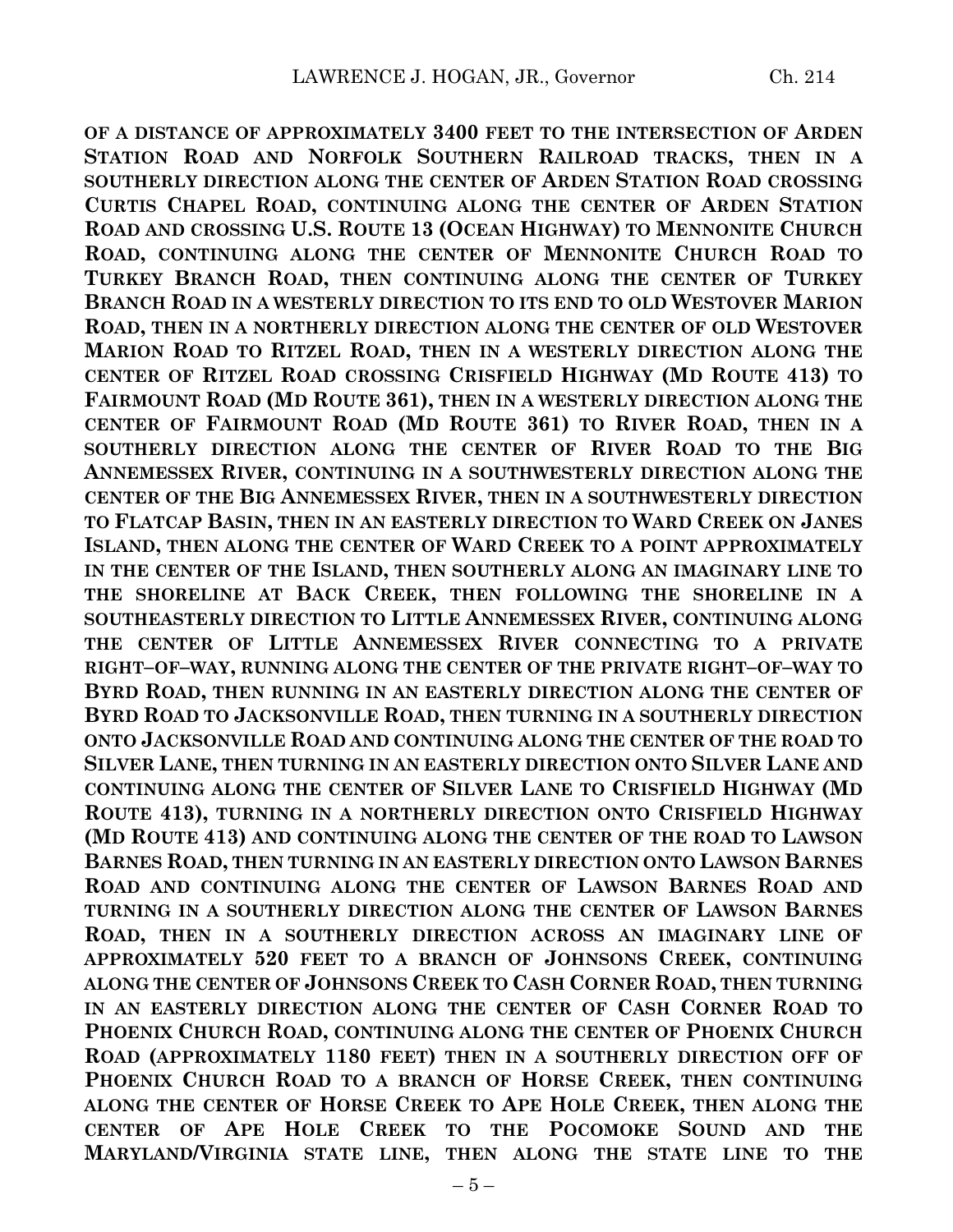**POCOMOKE RIVER, THEN ALONG THE POCOMOKE RIVER TO THE SOMERSET/WORCESTER COUNTY LINE, THEN ALONG THE COUNTY LINE (POCOMOKE RIVER) TO DIVIDING CREEK, CONTINUING ALONG THE CENTER OF DIVIDING CREEK TO MEADOWBRIDGE ROAD, CONTINUING ALONG THE CENTER OF MEADOWBRIDGE ROAD TO THE INTERSECTION OF WEST POST OFFICE ROAD AND MEADOWBRIDGE ROAD AND TO ITS POINT OF BEGINNING.**

**(F) DISTRICT 5 CONSISTS OF A POINT OF BEGINNING AT THE SOMERSET COUNTY BOUNDARY LINE LOCATED JUST EAST OF SMITH ISLAND AND ENCOMPASSING SMITH ISLAND, SOUTH MARSH ISLAND, AND THE AREA THAT IS GENERALLY SOUTH AND WEST OF A LINE THAT RUNS FROM THE NORTH END OF SOUTH MARSH ISLAND, THEN IN A SOUTHEASTERLY DIRECTION TO FLATCAP BASIN TO THE CENTER OF WARD CREEK ON JANES ISLAND TO A POINT APPROXIMATELY IN THE CENTER OF THE ISLAND, THEN SOUTHERLY ALONG AN IMAGINARY LINE TO THE SHORELINE AT BACK CREEK, THEN FOLLOWING THE SHORELINE IN A SOUTHEASTERLY DIRECTION TO LITTLE ANNEMESSEX RIVER, CONTINUING ALONG THE CENTER OF LITTLE ANNEMESSEX RIVER CONNECTING TO A PRIVATE RIGHT–OF–WAY, RUNNING ALONG THE CENTER OF THE PRIVATE RIGHT–OF–WAY TO BYRD ROAD, THEN ALONG THE CENTER OF BYRD ROAD TO JACKSONVILLE ROAD, CONTINUING ALONG THE CENTER OF JACKSONVILLE ROAD IN A SOUTHERLY DIRECTION TO SILVER LANE, CONTINUING ALONG THE CENTER OF SILVER LANE TO CRISFIELD HIGHWAY (MD ROUTE 413), CONTINUING IN A NORTHERLY DIRECTION ALONG THE CENTER OF CRISFIELD HIGHWAY (MD ROUTE 413) TO LAWSON BARNES ROAD, THEN CONTINUING ALONG THE CENTER OF LAWSON BARNES ROAD IN A SOUTHEASTERLY DIRECTION, THEN IN A SOUTHERLY DIRECTION ACROSS AN IMAGINARY LINE OF APPROXIMATELY 520 FEET TO A BRANCH OF JOHNSONS CREEK, CONTINUING ALONG THE CENTER OF A BRANCH OF JOHNSONS CREEK TO JOHNSONS CREEK, CONTINUING ALONG THE CENTER OF JOHNSONS CREEK TO CASH CORNER ROAD, THEN IN AN EASTERLY DIRECTION ALONG THE CENTER OF CASH CORNER ROAD TO PHOENIX CHURCH ROAD, CONTINUING ALONG THE CENTER OF PHOENIX CHURCH ROAD (APPROXIMATELY 1180 FEET) THEN IN A SOUTHERLY DIRECTION OFF OF PHOENIX CHURCH ROAD TO A BRANCH OF HORSE CREEK, THEN ALONG THE CENTER OF HORSE CREEK TO APE HOLE CREEK, THEN ALONG THE CENTER OF APE HOLE CREEK TO THE POCOMOKE SOUND AND THE MARYLAND/VIRGINIA STATE LINE AND CONTINUING IN A WESTERLY DIRECTION AND TO ITS POINT OF BEGINNING.**

SECTION 3. AND BE IT FURTHER ENACTED, That, on the effective date of this Act, through 12:00 noon on the second business day following the effective date of this Act, the candidate filing deadline will be re–opened for a candidate for the office of member of the Somerset County Board of Education who will be elected at the general election to be held in November 2022. Notwithstanding § 5–501 of the Election Law Article of the Annotated Code of Maryland, an individual who files for the office of member of the